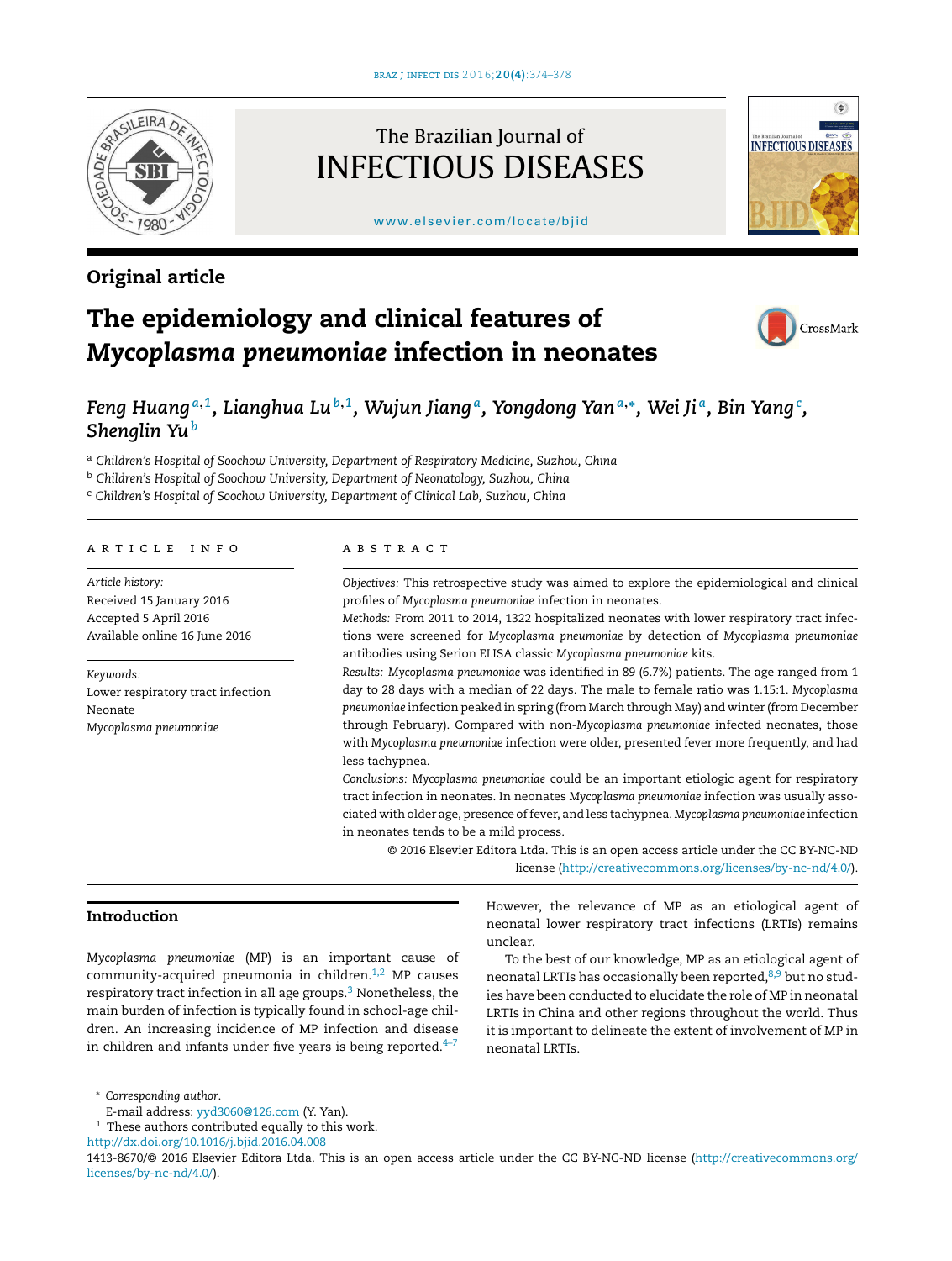Toward that end, we investigated the occurrence of MP infection in 109 hospitalized neonates with LRTIs from 2011 to 2014 and further analyzed the incidence, clinical, and laboratory data of these cases.

# Materials and methods

## *Patients*

A total of 1322 neonates hospitalized with LRTIs in Children's Hospital of Soochow University, China, from Jan 2011 to Dec 2014 were selected for this observational retrospective study. To be included in this study, patients had to be aged less 29 days and be hospitalized for LRTIs during the study period. LRTI was defined as the presence of at least three of the following signs and symptoms: cough, tachypnea, chest retractions, abnormal auscultatory findings (wheezing or crackles), and radiologic evidence indicative of lower respiratory tract infection. The exclusion criteria were: neonates with a vertical infection (i.e., an infection transmitted from mother to child) or infection acquired during delivery. The study was approved by the Ethics Committee of Children's Hospital of Soochow University.

## *Data collection*

Patient demographic data, laboratory and radiographic reports were collected and reviewed. Laboratory data including peripheral white blood cell count, neutrophil and lymphocyte proportions, C-reactive protein (CRP), serology for MP, and nasopharyngeal specimens for viral testing were recorded and further analyzed.

#### *Serology for MP*

Specific IgM and IgG antibodies against MP were detected in serum samples of patients in the acute phase of MP (on admission) and convalescent phase (on discharge), using a commercial ELISA kit (Serion ELISA classic MP IgG/IgM, Institute Virion/Serion, Würzburg, Germany) according to the manufacturer's instructions. The presence of IgM in the convalescent phase was used as criteria of current MP infection.

#### *Nasopharyngeal specimen collection*

Nasopharyngeal secretions were collected from each study participant within 24h after admission by a lab technician as previously described. Briefly, an aseptic plastic sputum catheter was inserted into the nostril to a depth of about 7–8 cm until reaching the pharynx. Approximately 2mL of nasopharyngeal secretions was collected by applying negative pressure. The sample was mixed with 4–8mL PBS, and centrifuged for 10min at 300–500 rpm. The supernatant was discarded and the pellet was mixed with 4–8mL PBS and centrifuged for an additional 10min. The specimens were centrifuged and were stored at −80◦ C until tested.

#### *Detection of viruses*

All nasopharyngeal swabs were tested by immunofluorescence for antigen detection of seven common viruses, including respiratory syncytial virus (RSV), adenovirus (ADV), influenza viruses (IV) A and B, and parainfluenza viruses (PIV) 1, 2 and 3.

#### *Statistical analysis*

We used *n* (%) for categorical variables and median (range) for continuous variables with non-normal distribution or mean (SD) for those with normal distribution. We assessed differences in categorical variables with the  $\chi^2$  test. We calculated 95% CI for differences in medians with an exact test. SPSS (version 17.0) software was used for all statistical analysis. Multivariate logistic regression analysis was used to analyze variables associated with detection of MP.

# Results

#### *Patient demographics*

A total of 1322 neonates hospitalized with LRTIs were included in this study. Of those, MP was identified in 89 (6.7%) patients, with RSV in 255 (19.3%) cases, 59 (4.7%) with IV-A, 13 (1.0%) with PIV-3, 9 (0.7%) with IV-B, and 8 (0.6%) with ADV. Multi-viruses were identified in 36 (2.7%) patients. Among the 89 patients with MP infection, 16 patients (17.8%) were co-infected with RSV, and one (1.1%) was co-infected with influenza A.

Age ranged from 1 day to 28 days with a median of 22 days. The male to female ratio was 1.15:1. The birth weight ranged from 2150 to 4000 g with a median of 3450 g. Gestational age ranged from 33 to 41 weeks with a median of 37 weeks.

#### *Epidemiology of MP infection*

The age distribution of MP infection in neonates is shown in Fig. 1. Three (3.4%) cases were aged 1–7 days, 11 (12.4%) 8–14 days, 28 (31.5%) 15–21 days, and 47 (52.8%) were aged 22–28 days. Thus, the incidence of MP infection in neonates increases with age.

The monthly distribution of MP infection in neonates is shown in [Fig.](#page-2-0) 2. MP infection peaked in spring (from March



Fig. 1 – The age distribution of *Mycoplasma pneumoniae* infection in neonates.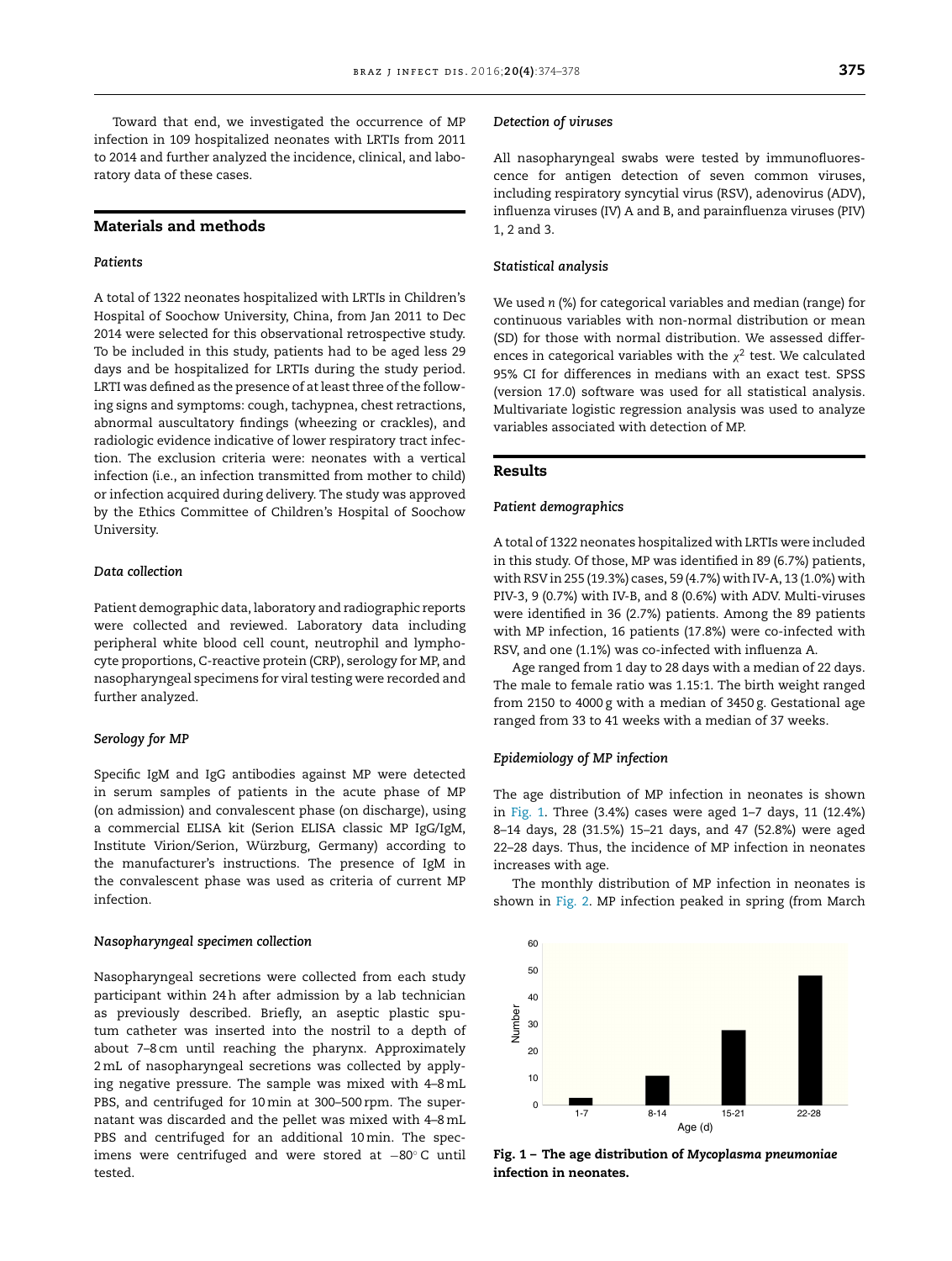<span id="page-2-0"></span>

Fig. 2 – The seasonal distribution of *Mycoplasma pneumoniae* infection in neonates.

through May) and winter (from December through February), which involved 30 cases (33.7%) in spring, and 28 (31.5%) cases in winter, respectively, compared with 16 cases (18.0%) in summer (June to August), and 15 (16.9%) in autumn (from September to November). The prevalence of MP infection was higher during winter and spring, and lower in summer and autumn.

#### *Clinical features, laboratory and radiographic findings*

The main clinical features of the patients with MP infection are shown in Table 1. Eighty-one (91.0%) patients had cough. Dyspnea or tachypnea was observed in 47 (52.8%) patients, wheezing in 9 (10.1%), and fever (temperature, >38 °C) in 43 (48.3%) patients. Mean WBC counts were  $11.2\pm3.2\times10^{9}\,\rm L^{-1};$ CRP were >10mg/mL in eight (9.0%) patients. Liver enzyme,

#### Table 1 – Demographic and general characteristics of neonates with *Mycoplasma pneumoniae* (MP) infection.

| Demographic and general characteristics                                                                                                                                                         | MP infection<br>$(n = 89)$                      |
|-------------------------------------------------------------------------------------------------------------------------------------------------------------------------------------------------|-------------------------------------------------|
| Males/females<br>Age, days, median (range)                                                                                                                                                      | 1.15:1<br>$22(1-28)$                            |
| Pregnancy and delivery characteristics<br>Gestational age, weeks, median (range)<br>Preterm delivery $\left\langle \langle 37 \text{ wk} \rangle, n \right\rangle$<br>Cesarean section, $n$ (%) | 37 (33-41)<br>4(4.5)<br>31(34.8)                |
| Respiratory symptoms and signs [n, (%)]<br>Fever (temperature, $\geq$ 38 °C)<br>Cough<br>Tachypnea<br>Wheeze                                                                                    | 43 (48.3)<br>81 (91.0)<br>47 (52.8)<br>9(10.1.) |
| Laboratory results<br>WBC, $\times 10^9$ L <sup>-1</sup> , median (range)<br>$CRP > 10$ mg/dL, n $(\%)$<br>$ALT > 40 U/L$ , n $(\%)$                                                            | $11.2 + 3.9$<br>8(9.0)<br>7(7.9)                |
| <b>Treatment</b><br>Antibiotics, n (%)<br>Oxygen supplementation, $n$ (%)<br>Continuous positive airway pressure, n (%)<br>Mechanical ventilation, $n$ (%)                                      | 109 (100)<br>3(2.7)<br>1(0.9)                   |

alanine aminotransferase level was above the upper limit of normality in seven (7.9%) patients.

Chest radiographs of all patients were available for review. Peribronchial infiltration and perihilar infiltration were observed in 81 (91.0%) children. Homogenous consolidation was present in seven (7.9%) patients. None of the patients presented with pleural effusion.

### *Variables associated with MP infection*

Demographic and clinical characteristics from Table 1 were compared between neonates with MP infection (*n* = 89) and those with non-MP infection (*n* = 1233). From this univariate analysis, three predictor variables, namelyage, fever (temperature ≥ 38◦ C) and tachypnea were evaluated in a logistic regression model: compared to non-MP cases MP cases were older (median of 22 days vs 14 days), had more fever (48.3% vs 13.5%), and less tachypnea (52.8% vs 63.2%) (see [Table](#page-3-0) 2 for statistics).

#### *Prognosis*

Overall, three (3.4%) out of 89 patients with MP infection required supplemental oxygen. None required mechanical ventilation. The median length of hospital stay was seven (4–12) days. Duration of follow-up was one month for 83 children. None of the patients had residual pulmonary disease.

# *Comparison of clinical characteristics of patients with MP, RSV, and multi-virus infection*

The clinical characteristics of MP, RSV, and multi-viruses infection are shown in [Table](#page-3-0) 3. The median age was 22 days for MP patients, 17 days for RSV patients, and 18 days for multiviruses patients. Fever was more common in children with MP than either RSV or multi-viruses infection (both *p* < 0.01). Tachypnea and oxygen supplementation were more often present in children with RSV than with MP infection (both *p* < 0.01). The median length of hospital stay was longer in children with RSV and multi-viruses infection than for those with MP infection (both *p* < 0.01).

# Discussion

Respiratory infections are the most common cause of neonatal morbidity and mortality, despite many advances in neonatal intensive care. MP is often the etiological agent of respiratory infections in children older than five years and in adolescents.[10](#page-4-0) In recent years, the role of MP in children and infants under five years has been reported. $5-7,11$  However, no large sample studies have focused on neonatal MP infection. This retrospective study describes the epidemiology and clinical features of MP in neonates during four consecutive years. In that period, 8.2% of the neonates were found to be infected with MP. Previous studies<sup>[12](#page-4-0)</sup> have found that 21.6% of two-year old patients had positive throat swabs for MP. Wang et al. also found that bronchiolitis due to MP was mainly seen in infants aged 6 months to one year with a detection rate of 23.9%. In our study, the incidence of MP infection was lower than that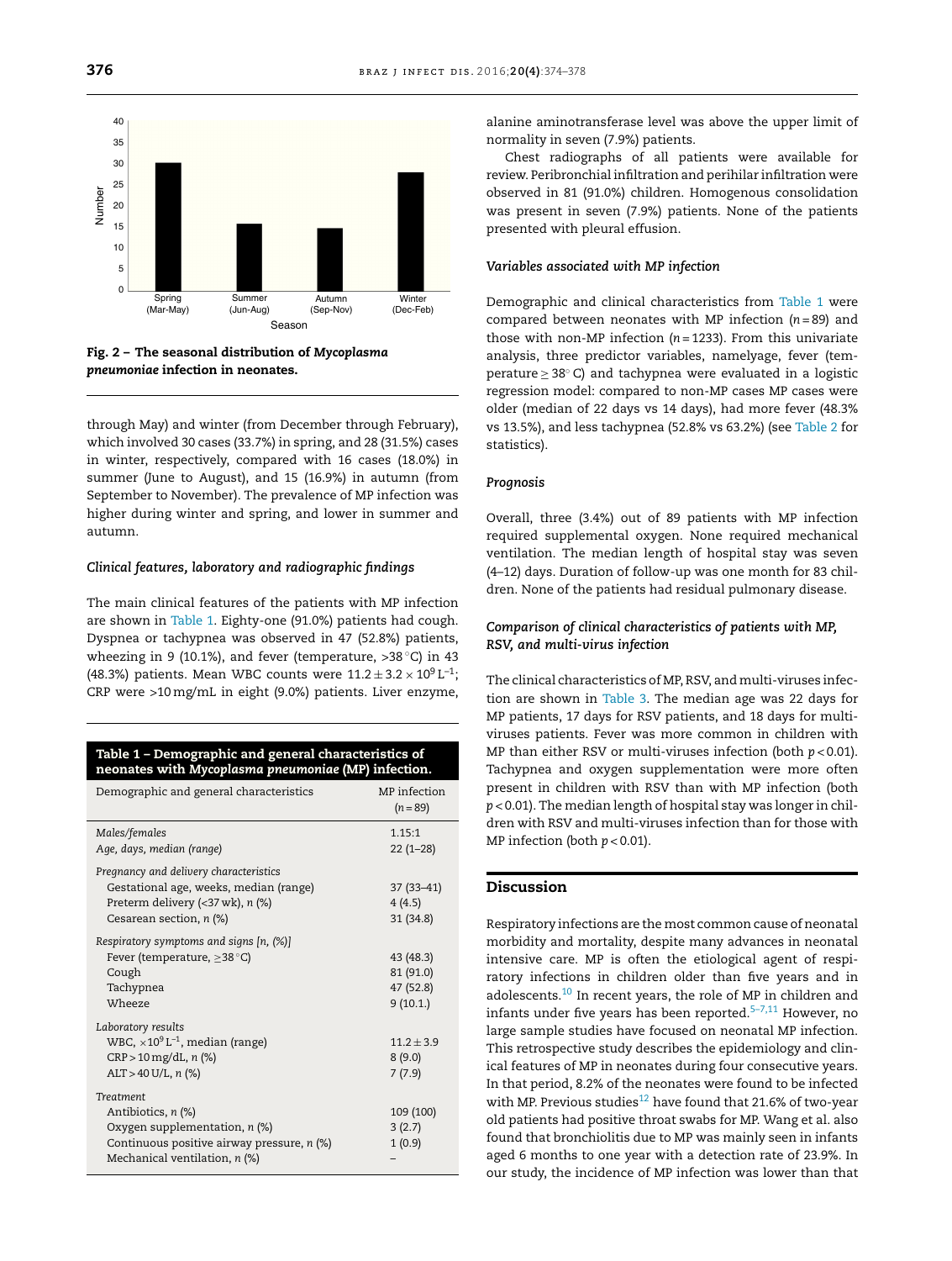<span id="page-3-0"></span>

| Table 2 - Risk of Mycoplasma pneumoniae (MP) infection per selected variable. |                         |                               |                        |                                   |  |  |
|-------------------------------------------------------------------------------|-------------------------|-------------------------------|------------------------|-----------------------------------|--|--|
| Variable                                                                      | MP infection $(n = 89)$ | Non-MP infection $(n = 1233)$ | Unadjusted OR (95% CI) | Adjusted OR (95% CI) <sup>a</sup> |  |  |
| Age, days                                                                     | $22(1-28)$              | $14(1-28)$                    | $1.11(1.07-1.14)$      | $1.11(1.07-1.14)$                 |  |  |
| Sex, males                                                                    | 48 (53.9)               | 698 (56.6)                    | $0.71(0.44 - 1.16)$    |                                   |  |  |
| Preterm delivery                                                              | 4(4.5)                  | 101(8.2)                      | $0.50(0.19 - 1.27)$    | -                                 |  |  |
| Fever (temperature, $\geq$ 38 °C)                                             | 43 (48.3)               | 167(13.5)                     | $4.48(2.65 - 7.57)$    | $6.23(3.01-9.34)$                 |  |  |
| Tachypnea                                                                     | 47 (52.8)               | 779 (63.2)                    | $0.47(0.30 - 0.74)$    | $0.1(0.04 - 0.21)$                |  |  |
| Wheeze                                                                        | 9(10.1)                 | 874(7.2)                      | $1.01(0.71 - 1.21)$    |                                   |  |  |

Data are presented as median (range) or *n* (%).

CI, confidence interval; OR, odds ratio.

<sup>a</sup> Adjusted for age and sex.

| Table 3 - Comparison of clinical characteristics of patients with MP, RSV and multi-virus infection.         |                |                |                      |  |  |  |
|--------------------------------------------------------------------------------------------------------------|----------------|----------------|----------------------|--|--|--|
| Demographic and general characteristics                                                                      | $MP (n = 89)$  | $RSV(n = 255)$ | Multi-virus $(n=36)$ |  |  |  |
| Males, $n$ $(\%)$                                                                                            | 48 (53.9)      | 139(54.5)      | 21(58.3)             |  |  |  |
| Age, days, median (range)                                                                                    | $22(1-28)$     | $17(12-22)$    | $18(9 - 20)$         |  |  |  |
| Pregnancy and delivery characteristics                                                                       |                |                |                      |  |  |  |
| Gestational age, weeks, median (range)                                                                       | $37(33 - 41)$  | $37(31-41)$    | $37(34 - 41)$        |  |  |  |
| Preterm delivery $\left\langle \langle 37 \text{ wk} \rangle, n \right\rangle \left\langle \% \right\rangle$ | 4(4.5)         | 17(6.7)        | 3(8.3)               |  |  |  |
| Cesarean section, n (%)                                                                                      | 31(34.8)       | 79 (31.0)      | 12(33.3)             |  |  |  |
| Breast feeding                                                                                               | 71(79.7)       | 201(78.8)      | 28(77.8)             |  |  |  |
| Respiratory symptoms and signs $[n, (\%)]$                                                                   |                |                |                      |  |  |  |
| Fever (temperature, $\geq$ 38 °C)                                                                            | $43(48.3)^a$   | 58(22.7)       | 10(27.8)             |  |  |  |
| Cough                                                                                                        | 81(91.0)       | 241 (94.5)     | 36(100)              |  |  |  |
| Tachypnea                                                                                                    | $47(52.8)^b$   | 158 (62.0)     | 21(58.0)             |  |  |  |
| Wheeze                                                                                                       | 9(10.1)        | 23(9.0)        | 3(8.3)               |  |  |  |
| Laboratory results                                                                                           |                |                |                      |  |  |  |
| WBC, $\times 10^9$ L <sup>-1</sup> , median (range)                                                          | $11.2 \pm 3.2$ | $10.5 \pm 3.6$ | $10.9 \pm 3.4$       |  |  |  |
| $CRP > 10$ mg/dL, n $(\%)$                                                                                   | 8(9.0)         | 21(8.0)        | 4(11.1)              |  |  |  |
| $ALT > 40 U/L$ , n $(\%)$                                                                                    | 7(7.9)         | 25(9.8)        | 2(5.6)               |  |  |  |
| Oxygen supplementation, n (%)                                                                                | $3(2.7)^a$     | 39(15.3)       | 4(11.1)              |  |  |  |
| Mechanical ventilation, n (%)                                                                                | $\mathbf{0}$   | 10(3.9)        | 1(2.8)               |  |  |  |
| Hospital stay, days, median (range)                                                                          | $7(4-12)^a$    | $10(9-14)$     | $9(7-14)$            |  |  |  |

MP, Mycoplasma pneumoniae; RSV, respiratory syncytial virus; WBC, white blood cell counts; CRP, C-reactive protein; ALT, alanine transaminase. <sup>a</sup>  $p < 0.01$  compared with RSV and multi-virus infection.

<sup>b</sup> *p* < 0.01 compared with RSV infection.

shown in previous studies and concentrated in children less than two years.

During the early phase of MP infection, PCR can be a useful diagnosis tool in young or immunocompromised patients who may not be able to mount an adequate immune response to MP.[13–15](#page-4-0) However, a recent study indicated that the presence of MP in the upper respiratory tract is common in asymptomatic children.[16](#page-4-0) Realtime PCR therefore does not represent an unambiguous method for the diagnosis of symptomatic *M. pneumoniae* infections.[16,17](#page-4-0) Accordingly, in our study we used MP-IgM, instead of PCR, to diagnose MP infection. IgM is usually produced one to two weeks after the initial MP infection.<sup>[2](#page-4-0)</sup> The presence of IgM in the convalescent phase was a criterium for current MP infection. Therefore, we believe that our definition for MP infection was better surrogate marker for an existent MP infection in neonates with LRTI.

MP infections can occur endemically throughout the year or in epidemics. Epidemics of MP infection were common during the winter and spring in this study. However, previous

studies showed that MP infection in children peaks in May through July (summer) and in August through October (autumn). $11,18$  Thus, the outbreaks of MP infection may differ in countries with different climates.

The clinical presentation of MP infection was compared with that of non-MP infection. MP infection was associated with older age and fever was more common compared with non-MP infection. However, tachypnea was less common in MP infection. Our findings are in line with our previous study which described the clinical profile of MP infection in children with bronchiolitis. $4\,$  [W](#page-4-0)ang et al. $4\,$  [fo](#page-4-0)und that patients with MP bronchiolitis were older and fever was more common, but tachypnea was less common in patients with MP bronchiolitis compared with RSV bronchiolitis. However, in the study by He et al.,<sup>[3](#page-4-0)</sup> tachypnea and fever were not significantly associated with respiratory infection due to MP. This difference may probably be explained by the different age range of the enrolled patients. The study reported by He et al. enrolled children of all age groups. The clinical profile of MP may differ with different age groups.